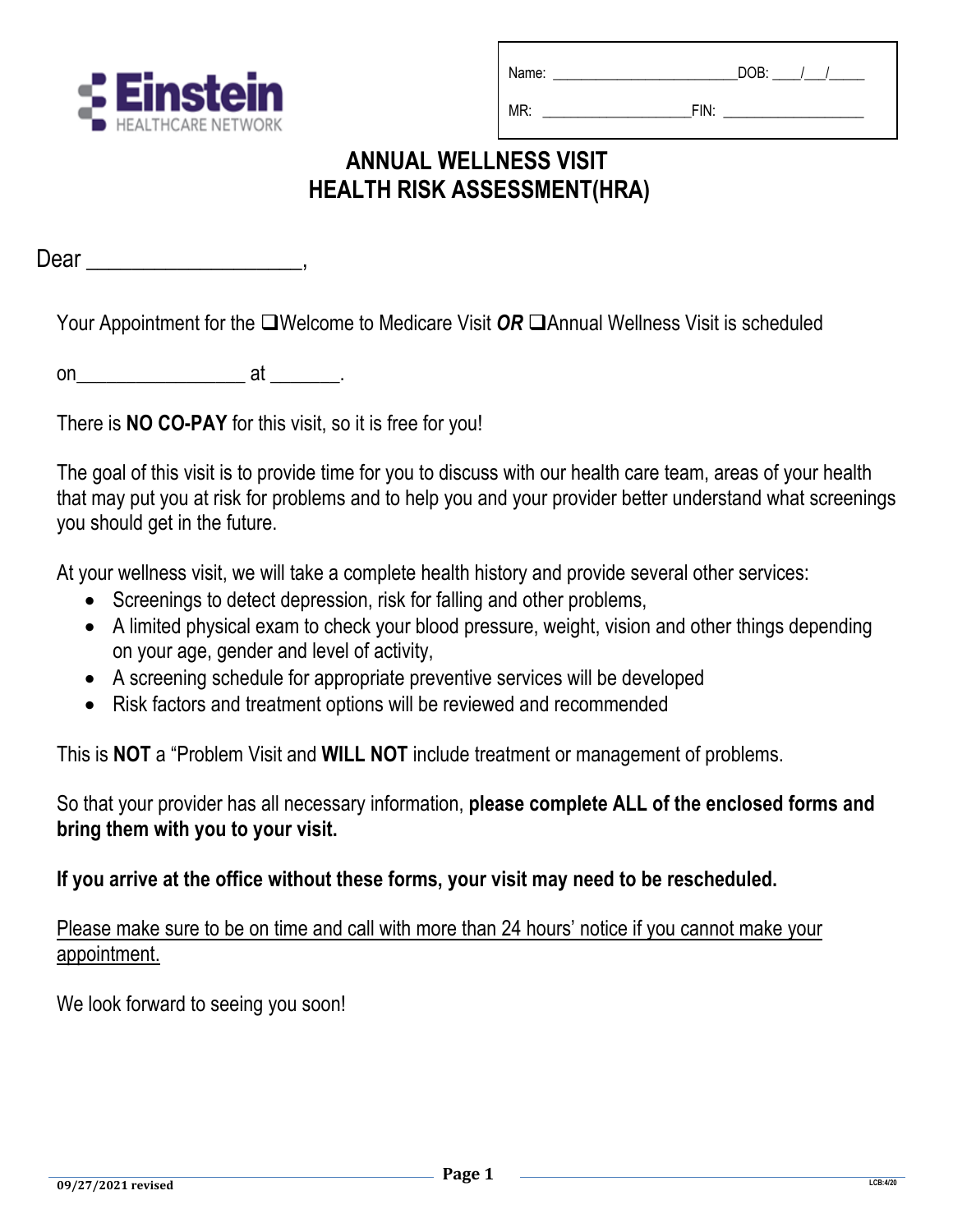

MR: \_\_\_\_\_\_\_\_\_\_\_\_\_\_\_\_\_\_\_\_\_FIN: \_\_\_\_\_\_\_\_\_\_\_\_\_\_\_\_\_\_

## **ANNUAL WELLNESS VISIT HEALTH RISK ASSESSMENT(HRA)**

 **\_\_\_\_\_\_Patient Consented to a Telehealth Visit Telehealth Visit scheduled: \_\_\_\_\_\_\_\_\_\_\_\_\_**

| <b>AWV PERFORMED BY:</b> | Name (Print): | Date: |
|--------------------------|---------------|-------|
|                          | Signature:    |       |

**Please complete the entire questionnaire as thoroughly as possible so that your provider has a complete and up to date history. This confidential history will be part of your permanent medical record.** 

**Please list any ADDITIONAL providers and suppliers of your medical care such as primary care physicians, specialty physicians, chiropractors, pharmacies, herbalists and therapists.** 

| <b>PROVIDER NAME</b> | <b>SPECIALTY</b> |
|----------------------|------------------|
|                      |                  |
|                      |                  |
|                      |                  |

**Have you changed your Pharmacy? If yes, Please add name and address below:**

### **MEDICATIONS \*\*\*\*You must bring all your medications with you to this visit\*\*\*\*** *(including anything you take over the counter)*

**\_\_\_\_\_\_\_\_\_\_\_\_\_\_\_\_\_\_\_\_\_\_\_\_\_\_\_\_\_\_\_\_\_\_\_\_\_\_\_\_\_\_\_\_\_\_\_\_\_\_\_\_\_\_\_\_\_\_\_\_\_\_\_\_\_\_\_\_\_\_\_\_\_\_\_\_\_\_\_\_\_\_\_\_**

| <b>NUTRITION</b>                                                           |                                                                 |
|----------------------------------------------------------------------------|-----------------------------------------------------------------|
| How many servings of fruits and vegetables do you have<br>in a day         | $\Box$ None $\Box$ 1-2 $\Box$ 3-4 $\Box$ 5+ $\Box$ I don't know |
| How many servings of meat, fish or other proteins do you<br>have in a day? | $\Box$ None $\Box$ 1-2 $\Box$ 3-4 $\Box$ 5+ $\Box$ I don't know |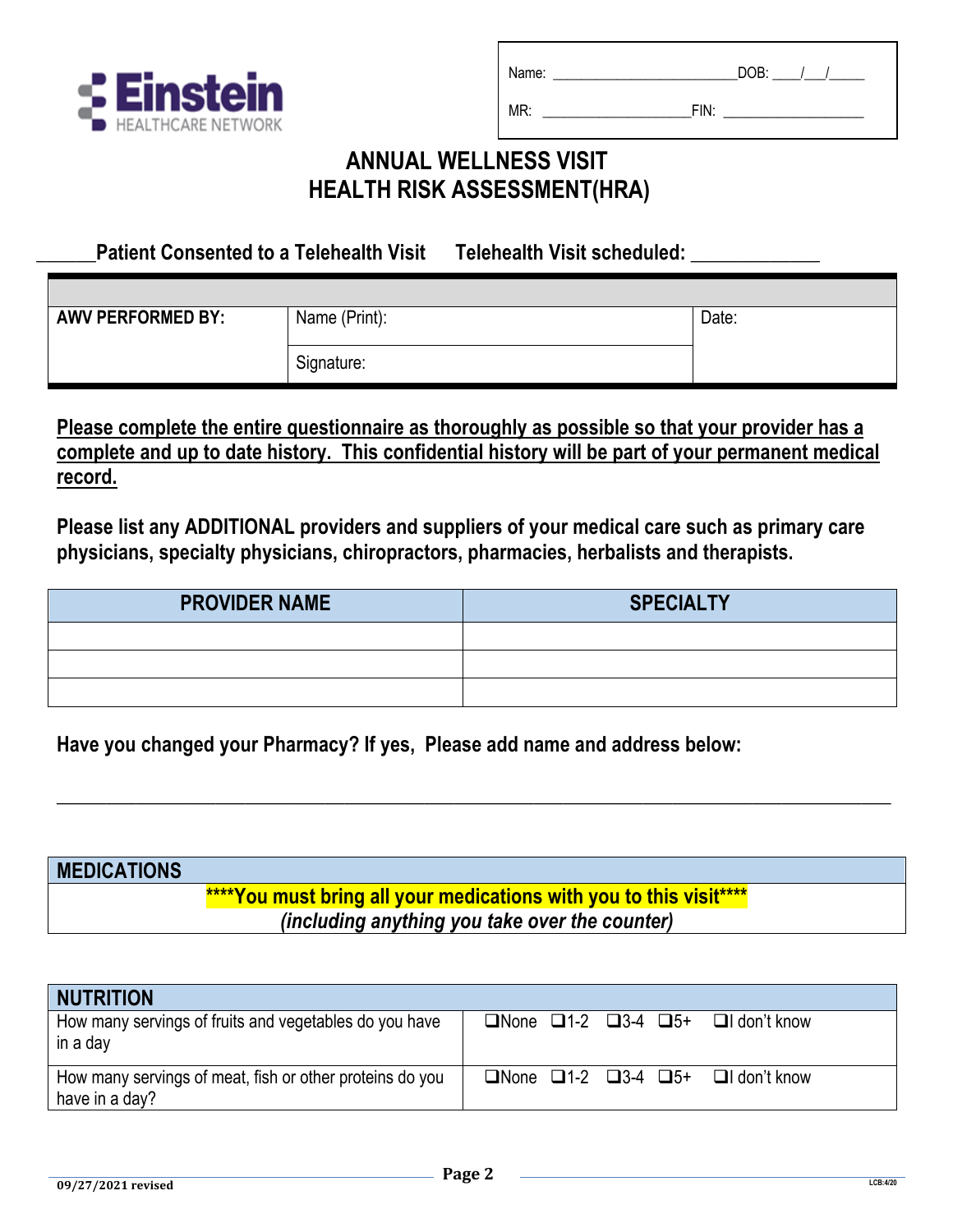

MR: \_\_\_\_\_\_\_\_\_\_\_\_\_\_\_\_\_\_\_\_\_FIN: \_\_\_\_\_\_\_\_\_\_\_\_\_\_\_\_\_\_

# **ANNUAL WELLNESS VISIT HEALTH RISK ASSESSMENT(HRA)**

| How many servings of fiber or whole grains do you have in<br>a day?    | $\Box$ None $\Box$ 1-2 $\Box$ 3-4 $\Box$ 5+ $\Box$ I don't know |  |
|------------------------------------------------------------------------|-----------------------------------------------------------------|--|
| How many servings of fried or high-fats foods do you have<br>in a day? | $\Box$ None $\Box$ 1-2 $\Box$ 3-4 $\Box$ 5+ $\Box$ I don't know |  |
| How many servings of sugar sweetened drinks do you<br>have in a day?   | $\Box$ None $\Box$ 1-2 $\Box$ 3-4 $\Box$ 5+ $\Box$ I don't know |  |

#### **The following ADHOC Forms have been completed in the patients chart:**

| DEPRESSION SCREENING (PHQ9) Office Use Only |                      |
|---------------------------------------------|----------------------|
| <b>Completed</b>                            | <b>Your Initials</b> |
|                                             |                      |

|                  | <b>FALL RISK SCREENING - Office Use Only</b> |  |
|------------------|----------------------------------------------|--|
| <b>Completed</b> | <b>Your Initials</b>                         |  |

| <b>GENERAL WELL-BEING</b>                                                      |                   |                  |                     |                         |                                   |
|--------------------------------------------------------------------------------|-------------------|------------------|---------------------|-------------------------|-----------------------------------|
| In general, would you say your health is?                                      | <b>QExcellent</b> | $\Box$ Very good | $\square$ Good      | $\Box$ Fair             | $\square$ Poor                    |
| Do you take all your medications as<br>prescribed?                             | $\Box$ Yes        | $\square$ No     | $\square$ Sometimes | <b>QAlmost</b><br>Never | $\Box$ I don't take<br>medication |
| In the last six months, how many times were<br>you admitted to the hospital?   | $\Box$ 0          | $\Box$ 1-2       | $\Box$ 3-4          | $\Box 5+$               | $\Box$ I don't know               |
| In the last six months, how many times have<br>you been to the emergency room? | $\Box$ 0          | $\Box$ 1-2       | $\square$ 3-4       | $\Box 5+$               | $\Box$ I don't know               |

| <b>SOCIAL/EMOTIONAL SUPPORT</b>                       |  |                      |                         |  |                        |  |                            |                 |
|-------------------------------------------------------|--|----------------------|-------------------------|--|------------------------|--|----------------------------|-----------------|
| How often do you get the social and emotional         |  | <b>OA</b> lways      | $\Box$ Usually          |  | <b>□Sometimes</b>      |  | $\Box$ Rarely              | $\square$ Never |
| support you need?                                     |  |                      |                         |  |                        |  |                            |                 |
| <b>STRESS/ANGER</b>                                   |  |                      |                         |  |                        |  |                            |                 |
| How often is stress/anger a problem for you?          |  | $\Box$ Never, rarely |                         |  | $\square$ Sometimes    |  | $\Box$ Often               | $\Box$ Always   |
| How well do you handle the stress/anger in your life? |  |                      | $\Box$ I'm usually able |  | $\Box$ At times I have |  | $\Box$ often have problems |                 |
|                                                       |  |                      | to cope effectively     |  | problems coping        |  | coping                     |                 |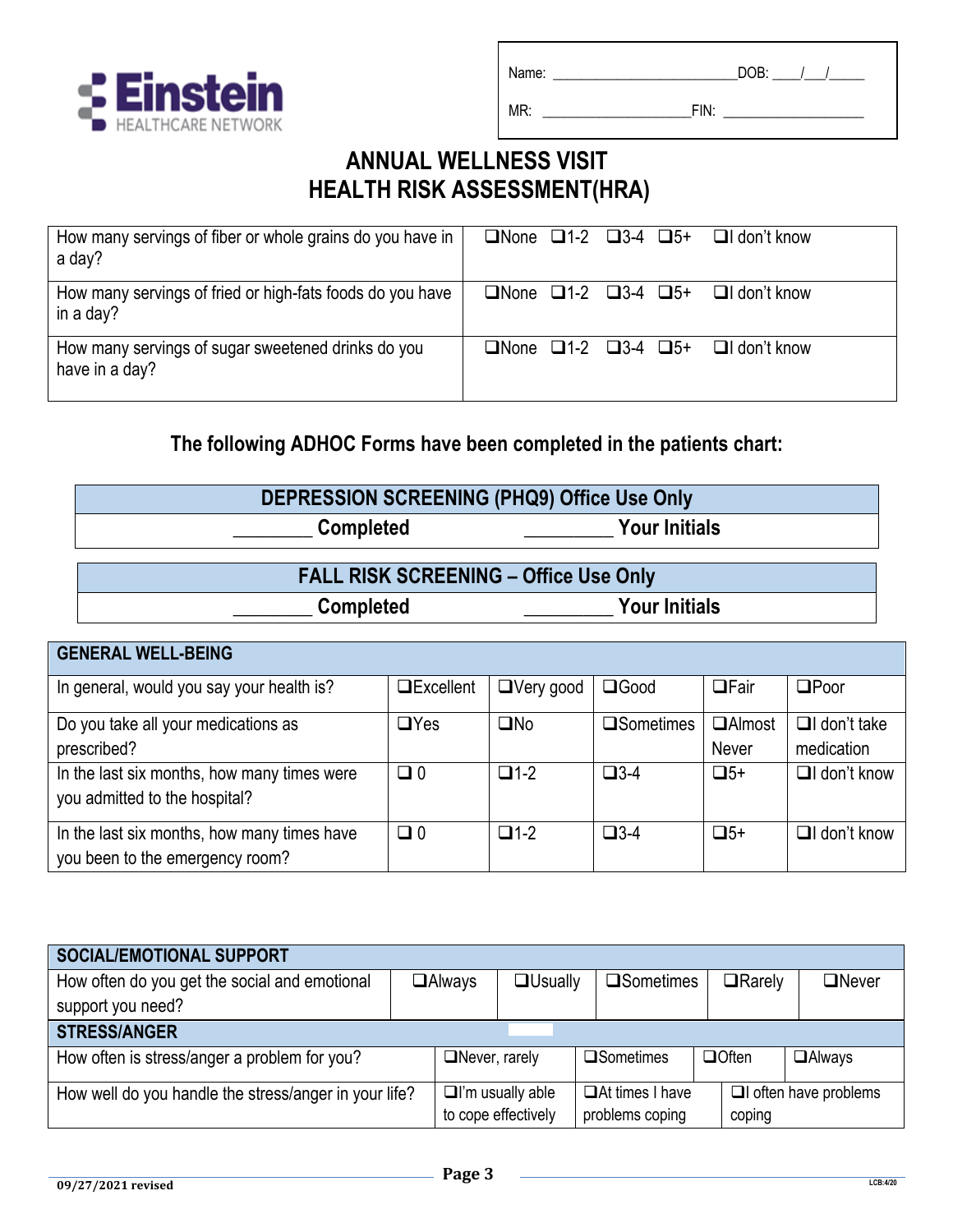

MR: \_\_\_\_\_\_\_\_\_\_\_\_\_\_\_\_\_\_\_\_\_FIN: \_\_\_\_\_\_\_\_\_\_\_\_\_\_\_\_\_\_

| <b>PAIN/FATIGUE</b>                              |                      |                     |              |                  |
|--------------------------------------------------|----------------------|---------------------|--------------|------------------|
| How often do you feel unusually tired?           | $\Box$ Never, rarely | $\square$ Sometimes | $\Box$ Often | $\square$ Always |
| Do you have pain that interferes with performing | $\Box$ Never, rarely | $\square$ Sometimes | $\Box$ Often | $\square$ Always |
| desired activities?                              |                      |                     |              |                  |

| <b>SLEEP</b>                                                              |                                                                                    |
|---------------------------------------------------------------------------|------------------------------------------------------------------------------------|
| How many hours of sleep do you usually get?                               | $\Box$ 0-3 $\Box$ 4-6 $\Box$ 7-10 $\Box$ 10+ $\Box$ I don't know                   |
| Do you snore or has anyone told you that you snore?                       | $ \Box Y$ es $\Box$ No $\Box$ I don't know                                         |
| In the past 7 days, how often have you felt sleepy<br>during the daytime? | $\Box$ Often $\Box$ Sometimes $\Box$ Almost never $\Box$ Never $\Box$ I don't know |

| <b>FUNCTIONAL ABILITY ASSESSMENT</b>                  |                                                                                      |
|-------------------------------------------------------|--------------------------------------------------------------------------------------|
| Instrumental activities of daily living               |                                                                                      |
| Which of the following can you do on your own?        | $\Box$ Shop for groceries $\Box$ Use the telephone $\Box$ Housework                  |
|                                                       | $\Box$ Handle finances $\Box$ Drive/use public transportation $\Box$ Make meals      |
|                                                       | $\Box$ Take medications $\Box$ None                                                  |
| Which of the following can you do on without help?    | $\Box$ Bath $\Box$ Walk $\Box$ Dress $\Box$ Eat $\Box$ Transfer in/out of chair, etc |
|                                                       | $\Box$ Use the restroom $\Box$ None                                                  |
| URINARY INCONTINENCE ASSESSMENT (WOMEN ONLY)          |                                                                                      |
| During the last three months, have you leaked urine   | You were performing some physical activity (coughing, sneezing,                      |
| (even a small amount)? When:                          | lifting or exercise? $\Box$ Yes $\Box$ No (if NO STOP)                               |
| During the last 3 months did you leak urine when:     | $\Box$ You were performing some physical activity (coughing,                         |
| When:                                                 | sneezing, lifting or exercise?                                                       |
| (check all that apply)                                | $\Box$ You had the urge or the feeling that you needed to empty your                 |
|                                                       | bladder?                                                                             |
|                                                       | $\Box$ Without physical activity and without a sense of urgency?                     |
| During the last three months, did you leak urine most | $\Box$ When you were performing some physical activity, such                         |
| often (check only one):                               | as coughing, sneezing, lifting, or exercise?                                         |
|                                                       | $\Box$ When you had the urge or the feeling that you needed to empty                 |
|                                                       | your <b>bladder</b> , but you could not get to the toilet fast enough?               |
|                                                       | $\Box$ Without physical activity and without a sense of urgency?                     |
|                                                       | $\Box$ About equally as often with physical activity as with a sense of              |
|                                                       | urgency?                                                                             |
|                                                       |                                                                                      |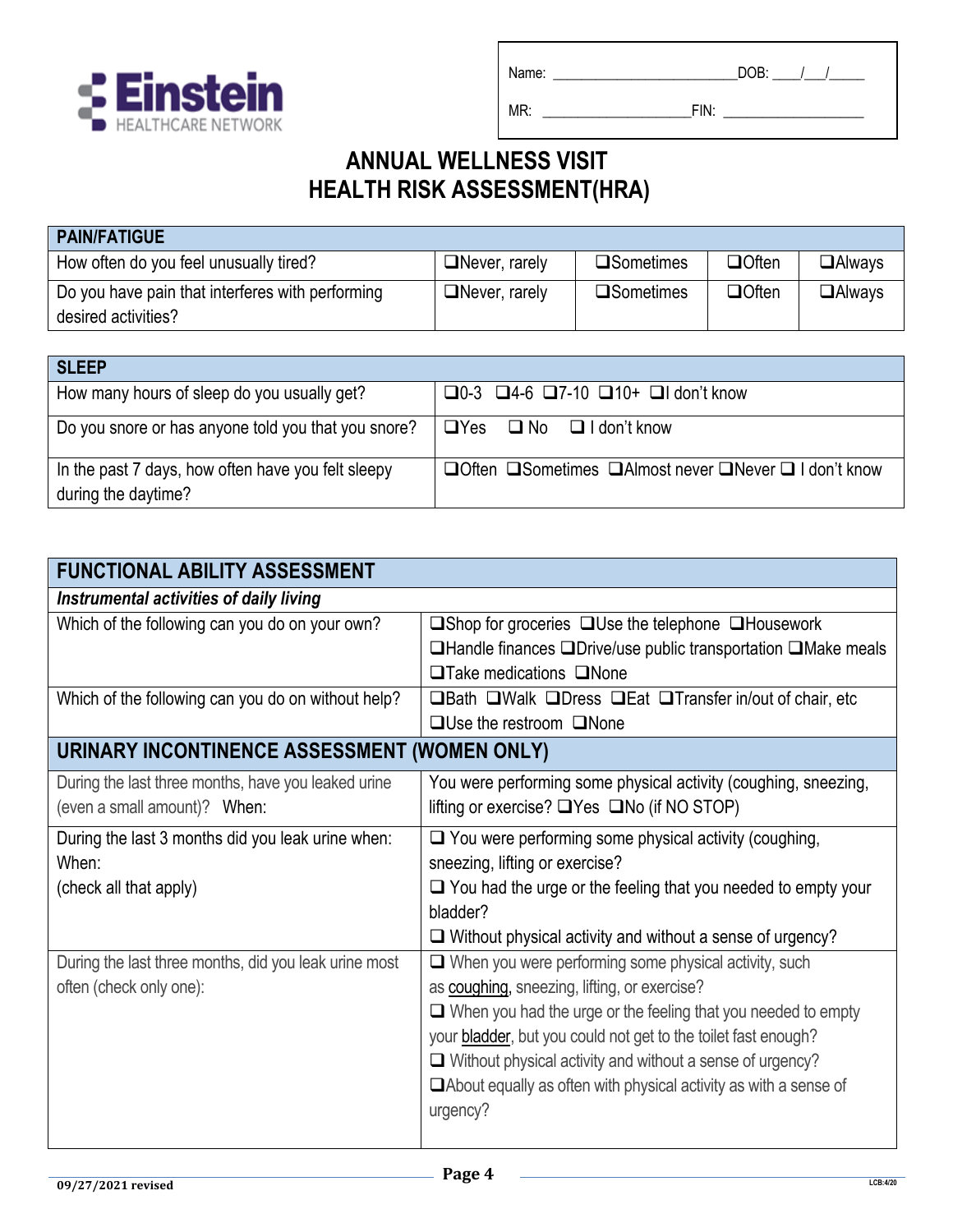

| Name: |  |
|-------|--|

 $\begin{array}{|c|c|c|c|c|}\n \hline\n & \multicolumn{1}{c|}{\text{DOB:}} & \multicolumn{1}{c|}{\text{OOB:}} & \multicolumn{1}{c|}{\text{OOB:}}\n \hline\n \end{array}$ 

MR: \_\_\_\_\_\_\_\_\_\_\_\_\_\_\_\_\_\_\_\_\_FIN: \_\_\_\_\_\_\_\_\_\_\_\_\_\_\_\_\_\_

| <b>AMBULATION STATUS</b>                                                                                             |                            |                                                                                                |  |  |
|----------------------------------------------------------------------------------------------------------------------|----------------------------|------------------------------------------------------------------------------------------------|--|--|
| How long can you walk or move around?                                                                                |                            | $\square$ 0-5 $\square$ 5-15 $\square$ 15-30 $\square$ More than 1 hour $\square$ I don't know |  |  |
| Do you feel unsteady when standing or walking?                                                                       |                            | $\Box$ Yes $\Box$ No $\Box$ Sometimes $\Box$ I don't know                                      |  |  |
| Which of these assistive devices do you use?                                                                         |                            | □Cane □Walker □Wheelchair □Crutches □Other □None                                               |  |  |
| Do you feel dizzy when you get up from a bed or                                                                      |                            | $\Box$ Yes $\Box$ No $\Box$ Sometimes $\Box$ I don't know                                      |  |  |
| chair?                                                                                                               |                            |                                                                                                |  |  |
| Are you afraid to leave the house alone due to                                                                       |                            | $\Box$ Yes $\Box$ No $\Box$ Sometimes $\Box$ I don't know                                      |  |  |
| dizziness or imbalance problems?                                                                                     |                            |                                                                                                |  |  |
|                                                                                                                      |                            |                                                                                                |  |  |
|                                                                                                                      |                            |                                                                                                |  |  |
| <b>HEARING SCREENING</b>                                                                                             |                            |                                                                                                |  |  |
| Do you have a problem with hearing?                                                                                  |                            | $\Box$ I don't know<br>$\Box$ Yes<br>$\square$ No                                              |  |  |
| Do you use hearing aids or other devices to help you hear?                                                           |                            | $\Box$ Yes<br>$\square$ No<br>$\Box$ I don't know                                              |  |  |
| Do you have a problem hearing the telephone?                                                                         |                            | $\Box$ I don't know<br>$\Box$ Yes<br>$\square$ No                                              |  |  |
| Do you have trouble hearing the television or radio                                                                  |                            | $\Box$ Yes<br>$\square$ No<br>$\Box$ I don't know                                              |  |  |
| Do people complain that you turn the TV volume up too high?                                                          |                            | $\Box$ Yes<br>$\square$ No<br>$\Box$ I don't know                                              |  |  |
| Do many people you talk to seem to mumble (or not speak clearly)?                                                    |                            | $\Box$ Yes<br>$\square$ No<br>$\Box$ I don't know                                              |  |  |
| Do you find yourself asking people to repeat themselves?                                                             |                            | $\square$ No<br>$\Box$ I don't know<br>$\Box$ Yes                                              |  |  |
| Do you have trouble hearing in a noisy background?                                                                   |                            | $\Box$ Yes<br>$\square$ No<br>$\Box$ I don't know                                              |  |  |
| <b>VISION SCREENING</b>                                                                                              |                            |                                                                                                |  |  |
| Do you have problems with your vision?                                                                               |                            | $\Box$ Yes<br>$\square$ No<br>$\Box$ I don't know                                              |  |  |
| Do you wear contact lenses or eyeglasses?                                                                            |                            | $\Box$ Yes<br>$\square$ No<br>$\square$ Sometimes                                              |  |  |
|                                                                                                                      |                            |                                                                                                |  |  |
| <b>HOME SAFETY</b><br>$\Box$ Alone $\Box$ With my spouse or other family with a friend or                            |                            |                                                                                                |  |  |
| What is your living situation                                                                                        |                            |                                                                                                |  |  |
| roommate $\Box$ In nursing home or assisted living facility/home<br>$\Box$ I don't have a place to live $\Box$ Other |                            |                                                                                                |  |  |
| $\Box$ Yes $\Box$ No<br>Does your home have rugs in the hallways?                                                    |                            | $\Box$ I don't know                                                                            |  |  |
| Does your home have grab bars in the bathroom?                                                                       | $\Box$ Yes $\Box$ No       | $\Box$ I don't know                                                                            |  |  |
| Is there any clutter in your walking space at home?                                                                  | $\square$ No<br>$\Box$ Yes | $\Box$ I don't know                                                                            |  |  |
| Does your home have functioning smoke alarms?                                                                        | $\Box$ Yes $\Box$ No       | $\Box$ I don't know                                                                            |  |  |
| Does your home have handrails on stairs and steps?                                                                   | $\Box$ Yes $\Box$ No       | $\Box$ I don't know                                                                            |  |  |

| <b>MEMORY LOSS</b>                                                    |               |            |                |
|-----------------------------------------------------------------------|---------------|------------|----------------|
| Have you experienced any memory issues or problems with thinking?     | $\neg$ Yes    | <b>TNo</b> | I don't know   |
| Do family members report that you have difficulty remembering things? | $\bigcap$ Yes | JNo        | □ I don't know |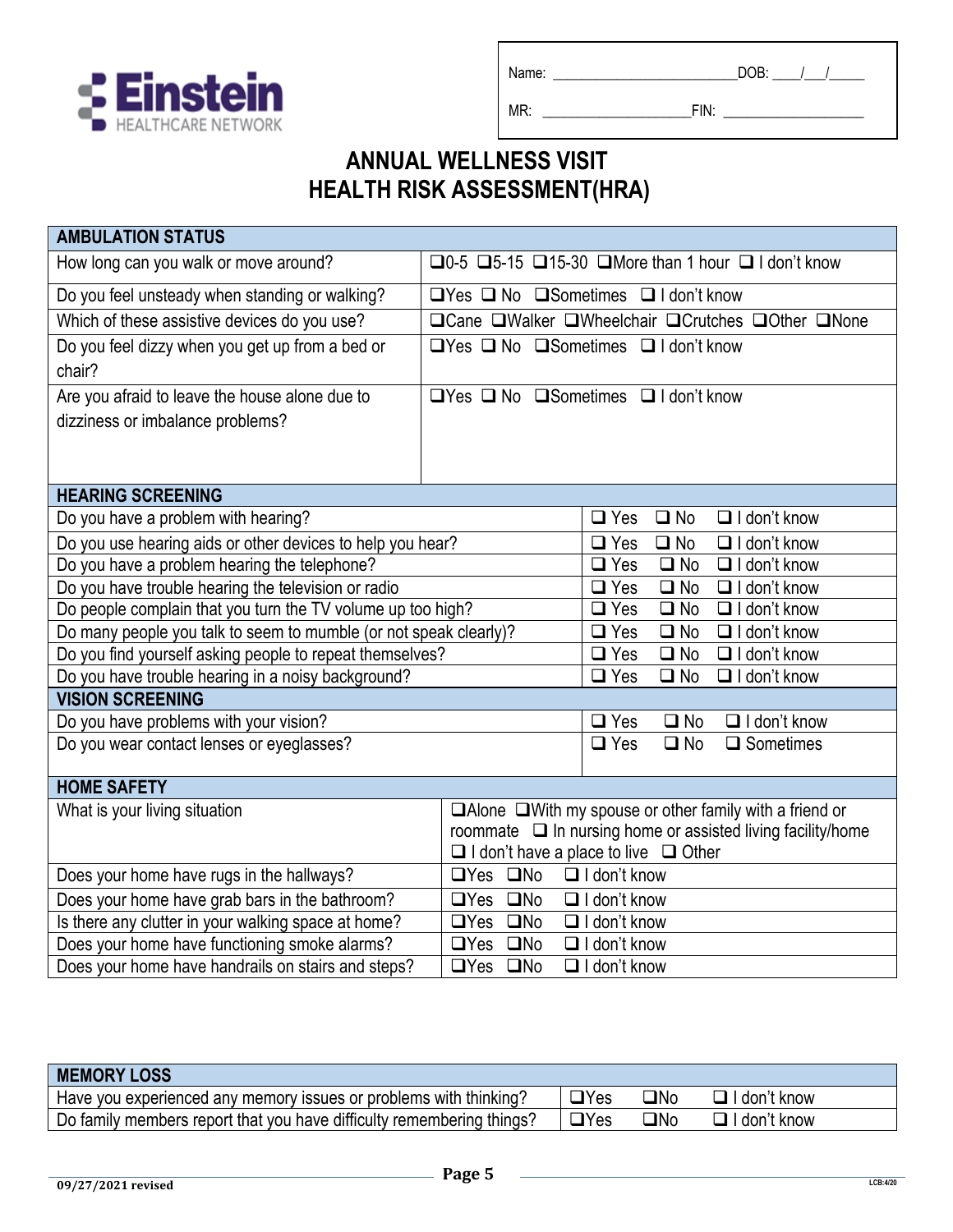

MR: \_\_\_\_\_\_\_\_\_\_\_\_\_\_\_\_\_\_\_\_\_FIN: \_\_\_\_\_\_\_\_\_\_\_\_\_\_\_\_\_\_

| <b>SUN EXPOSURE</b>                     |            |              |            |
|-----------------------------------------|------------|--------------|------------|
| Do you use Sun protection when outdoors | $\neg$ Yes | $\square$ No | don't know |

| <b>ADVANCE CARE PLANNING</b>                                                                                                                                                                                                          |                          |                                     |                           |
|---------------------------------------------------------------------------------------------------------------------------------------------------------------------------------------------------------------------------------------|--------------------------|-------------------------------------|---------------------------|
| <b>Completed</b>                                                                                                                                                                                                                      |                          | <b>Your Initials</b>                |                           |
| <b>ADVANCED CARE PLANNING:</b> Your responses to the following 10 questions may help you to better understand<br>your thoughts on quality of life when considering treatment options: Check the appropriate answer for each question. |                          |                                     |                           |
| Consider the following statements and how important<br>Advanced care planning is for you.                                                                                                                                             | <b>Very</b><br>important | <b>Somewhat</b><br>important        | Not Very important        |
| 1. Be free of pain<br>Comments:<br>2. Able to physically care for myself                                                                                                                                                              |                          |                                     |                           |
| Comments:                                                                                                                                                                                                                             |                          |                                     |                           |
| 3. Live at Home<br>Comments:                                                                                                                                                                                                          |                          |                                     |                           |
| 4. Able to be outside and not spend all day at home<br>Comments:                                                                                                                                                                      |                          |                                     |                           |
| Able to talk and understand others<br>5.<br>Comments:                                                                                                                                                                                 |                          |                                     |                           |
| 6. Die naturally and not be keep alive by machines<br>Comments:                                                                                                                                                                       |                          |                                     |                           |
| 7. Be financially independent<br>Comments:                                                                                                                                                                                            |                          |                                     |                           |
| Ability to do the activities I most enjoy.<br>8.<br>List of Activities:                                                                                                                                                               |                          |                                     |                           |
| Do you have an Advance Directive, Living Will or Power<br>9.<br>of Attorney for Health Care (POA), in the case that an<br>injury or illness causes you to be unable to make<br>healthcare decisions?                                  | $\Box$ Yes               | $\Box$ I don't know<br>$\square$ No |                           |
| <b>10.</b> Would you like further information regarding Advance<br>Directives?                                                                                                                                                        | $\Box$ Yes               | $\square$ No                        | $\Box$ I already have one |